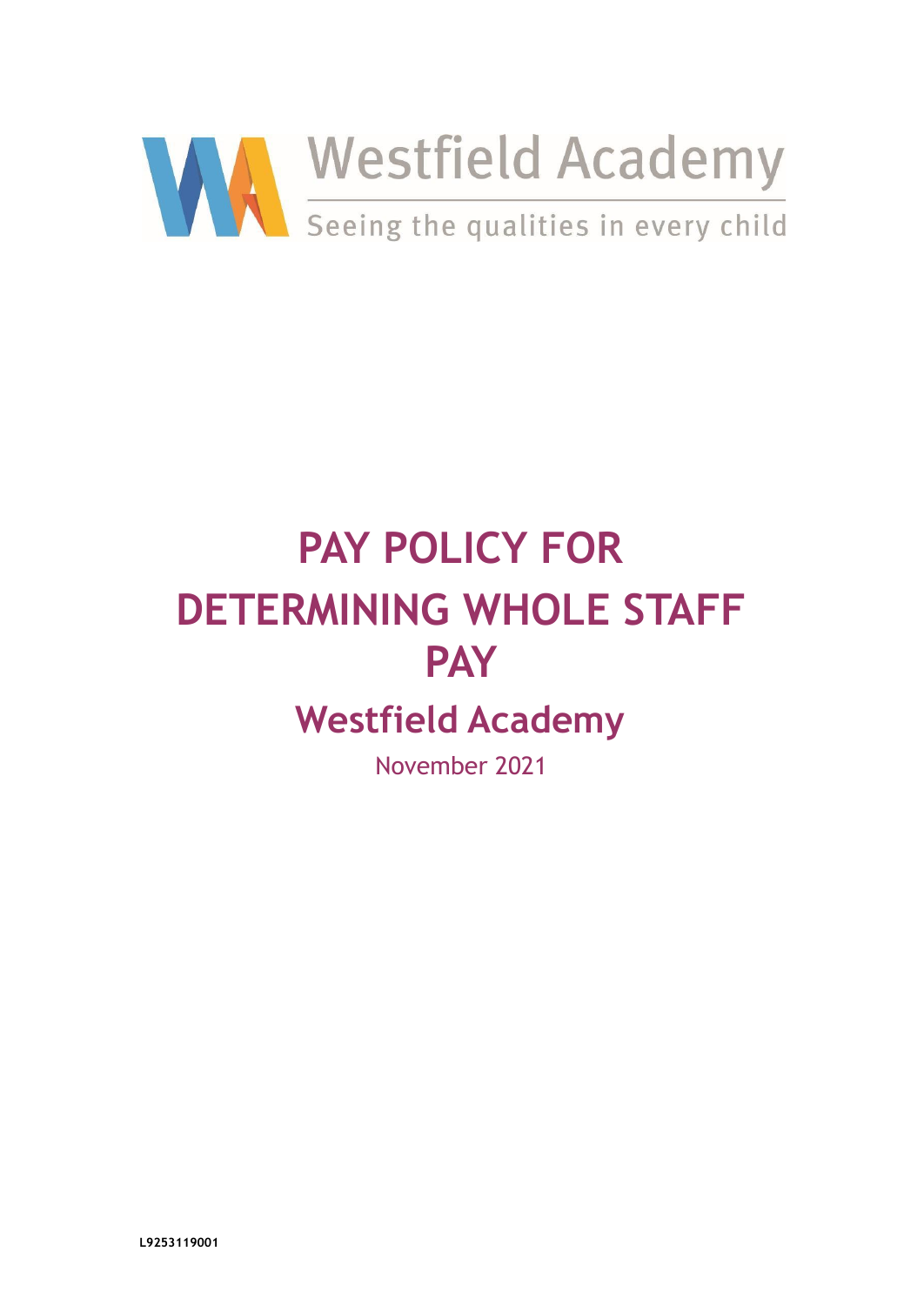# **Contents**

- 1 Introduction<br>2 Pav Reviews
- 2 Pay Reviews<br>3 Salary Scales
- Salary Scales and reference points
- 4 Basic pay determination on appointment
- 5 Assessment of pay progression
- 6 Movement to the upper pay range
- 7 Teaching & Learning Responsibility (TLR) payments<br>8 Newly-qualified teachers
- 8 Newly-qualified teachers<br>9 Part-time teachers
- 9 Part-time teachers<br>10 Short notice/supply
- Short notice/supply teachers
- 11 Unqualified teachers
- 12 Leadership group
- 13 Support Staff<br>14 Pay protection
- 14 Pay protection<br>15 Appeals
- Appeals
- 16 Monitoring the impact of the Policy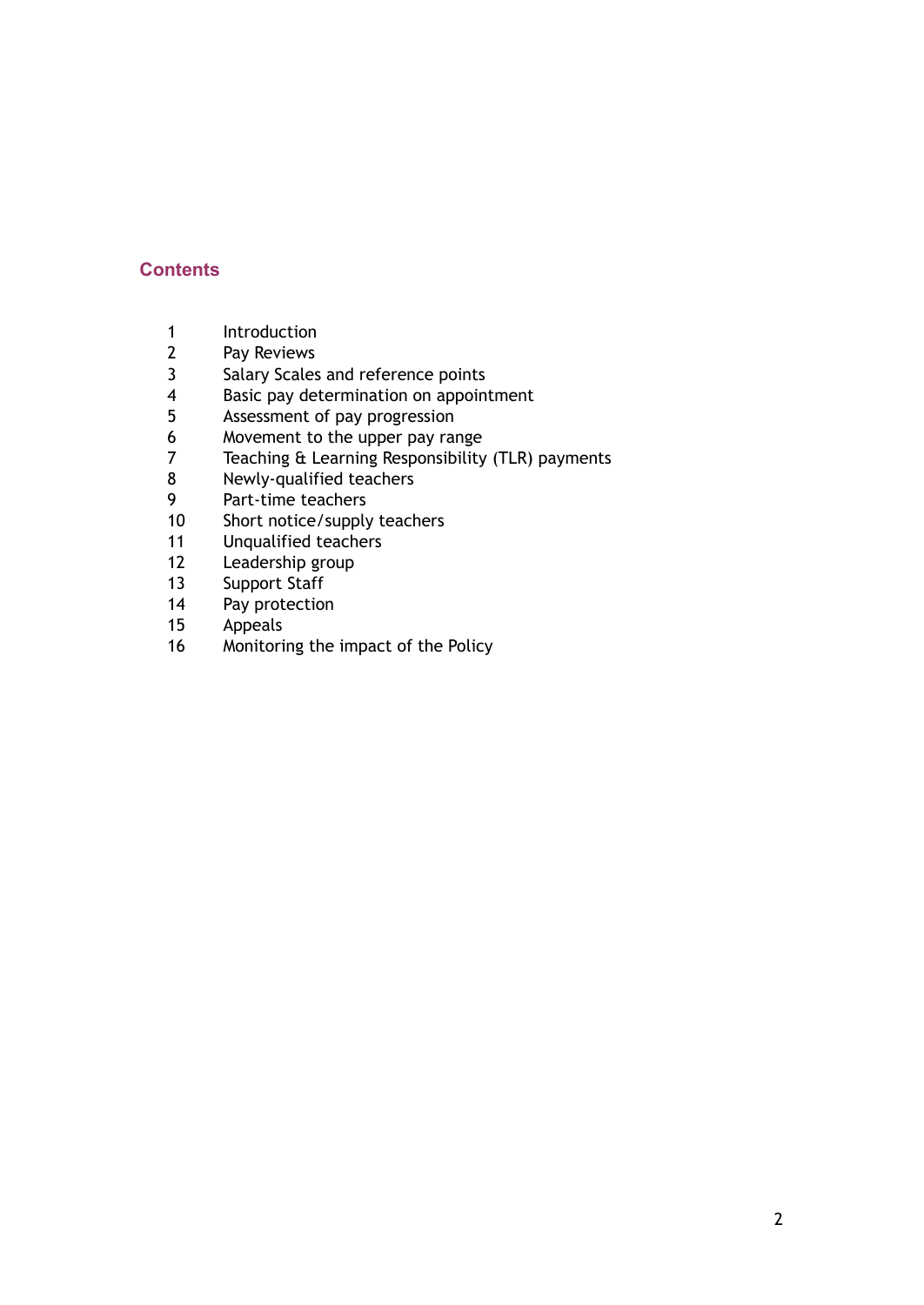### **1 Introduction**

- 1.1 The Governing Body of Westfield Academy adopted this policy in June 2015. It will be reviewed after 12 months.
- 1.2 This policy sets out the framework for making decisions on teachers' and support staff pay. It has been developed to comply with current legislation and the requirements of the School Teachers' Pay and Conditions Document (STPCD) and the support staff Green Book.
- 1.3 This policy has been consulted on with staff and complies with all the requirements of the following discrimination legislation, as amended:
	- The Employment Relations Act 1999
	- The Equality Act 2010
	- The Part-time Workers (Prevention of Less Favourable Treatment) Regulations 2000
	- The Fixed-Term Employees (Prevention of Less Favourable Treatment) Regulations 2002
- 1.4 In adopting this pay policy the aim is to:
	- Assist Academy improvement
	- achieve excellent outcomes for all students
	- support the recruitment and retention of high quality staff
	- complement the Academy's Appraisal Policy which is supportive and developmental and ensures teachers and support staff have the skills and support to do their job effectively
	- enable the Academy to recognise and reward staff appropriately for their contribution to the Academy
	- ensure that decisions on pay are managed in a fair, just and transparent way
	- ensure that there is no pay discrimination in decision making and that decisions are based on evidence and can be justified
- 1.5 Pay decisions at this Academy are made based on evidence which will be linked to appraisal outcomes and other indicators as set out in this policy.

# **TEACHING STAFF**

#### **2 Pay Reviews**

- 2.1 The Governing Body will ensure that each teacher's salary is reviewed annually, with effect from 1 September and no later than 31 October each year, and that all teachers are given confirmation in writing of their salary and any other financial benefits to which they are entitled.
- 2.2 Any pay increases will be backdated to 1 September of the same academic year.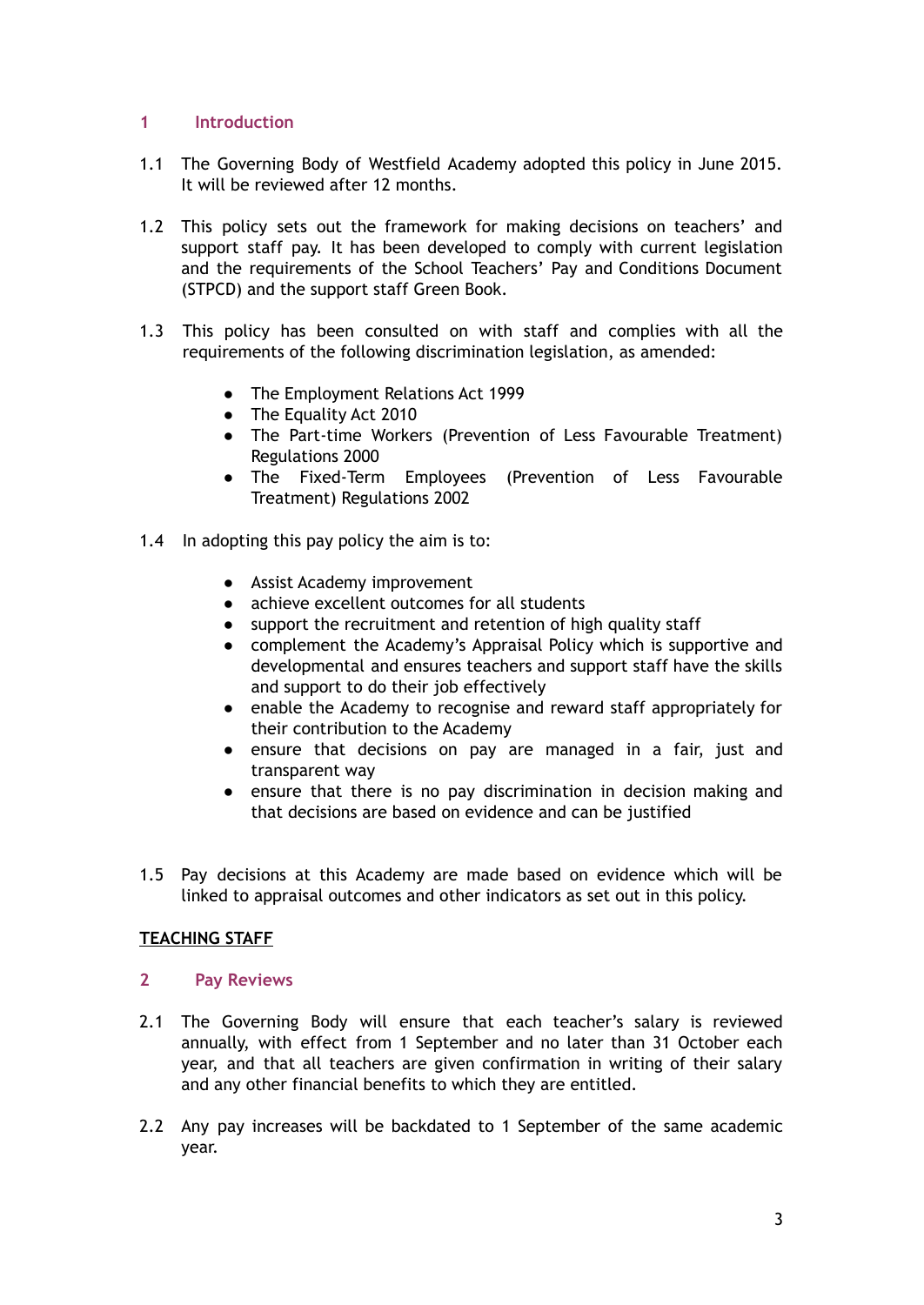2.3 All teachers are paid in accordance with the statutory provisions of the STPCD as updated from time to time.

#### **3 Salary scale and reference points**

- 3.1 The pay scale used will be in accordance with the STPCD.
- 3.2 Within each salary range there is a number of reference points which this Academy will use to determine progression based on performance. The main pay range at Westfield Academy will consist of the following points:
	- M1: £25,714 M2: £27,600 M3: £29,664 M4: £31,778 M5: £34,100 M6: £36,961
- 3.3 In addition the Academy will follow the STPCD Guidance on payments for Teaching and Learning Responsibility (TLR) payments and Upper Pay Range.

#### **4 Basic pay determination on appointment**

- 4.1 The Academy will determine the pay range for a vacancy prior to advertising it. On appointment it will determine the starting salary within that range to be offered to the successful candidate.
- 4.2 In making such determinations, the Academy may take into account a range of factors, including:
	- the nature of the post
	- the level of qualifications, skills and experience required
	- market conditions
	- the wider Academy context and strategic priorities
	- the quality of the successful candidate and their ability to meet the Westfield Standards and other professional demands applicable to roles within this Academy.

#### **5 Assessment of pay progression**

- 5.1 In this Academy all teachers will receive regular feedback on their performance and are subject to an annual performance appraisal. The arrangements for teacher appraisal are set out in the Academy's Appraisal Policy.
- 5.2 Decisions regarding pay progression will be made with reference to the appraisal process. A fair and transparent assessment process will be in place where decisions are based on evidence.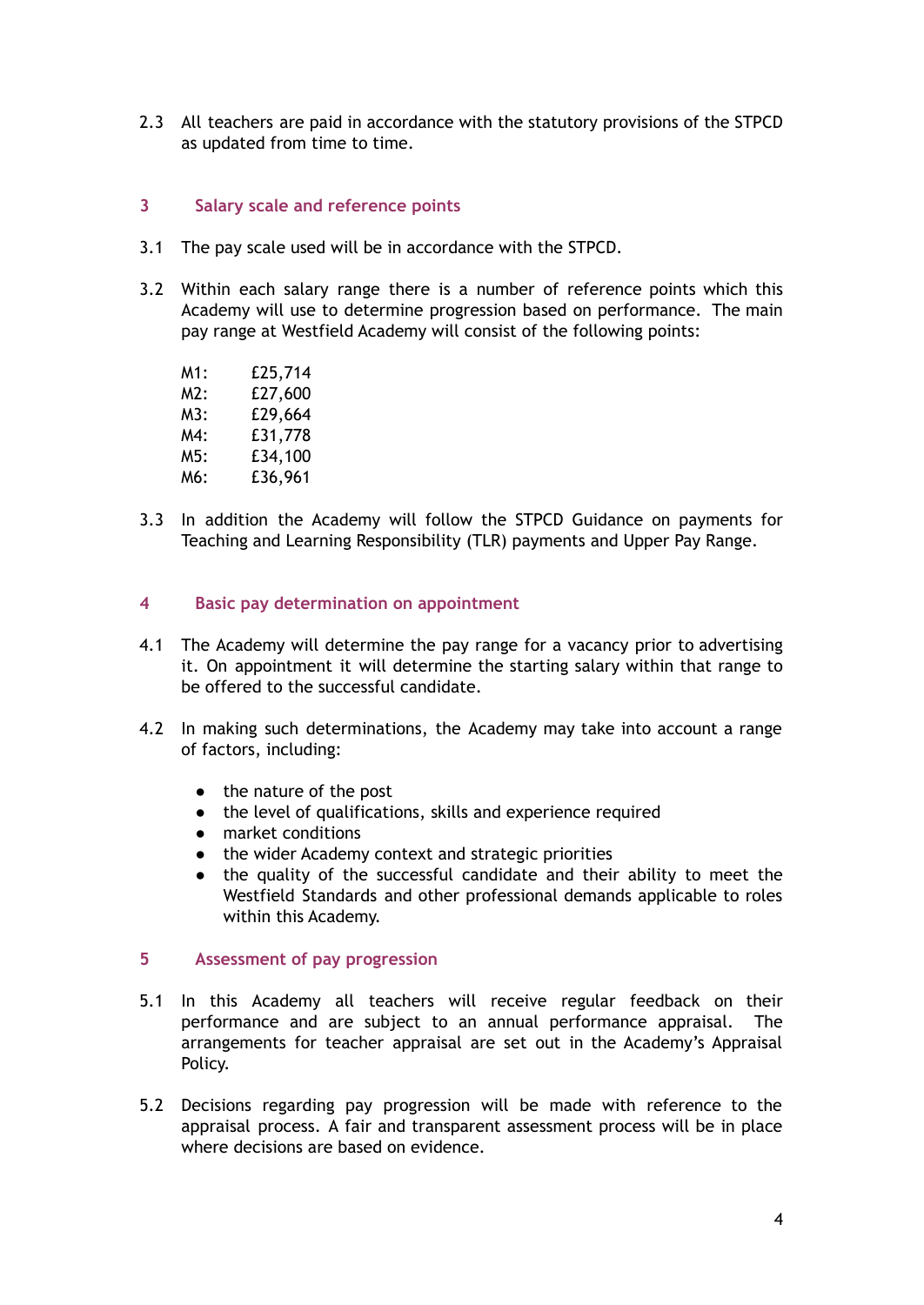- 5.3 The evidence we will use may include, but not be limited to, appraisals, work sampling, tracking of student progression over time, role in Academy improvement, involvement in the provision of enrichment activities and lesson observations.
- 5.4 It will be possible for a 'no progression' determination to be made without recourse to the capability procedure.
- 5.5 Teachers' appraisal reports will contain pay recommendations. These recommendations will be reviewed by the Headteacher and moderated across the Academy. The pay recommendation will be presented to the Governors' Pay Committee, who will make the final decision whether or not to accept a pay recommendation, having regard to the appraisal documentation and the moderation exercise. The Governing Body will endeavour to ensure that appropriate funding is allocated for pay progression at all levels, taking account of the Academy's budget in exceptional circumstances.
- 5.6 In this Academy, judgements of performance will be made in relation to appraisal outcomes, the meeting of objectives and the Westfield Standards.
- 5.7 Performance objectives to be included in appraisal documentation will be developed based upon the Westfield Standards. The minimum expectation to achieve pay progression is:
- 5.7.1 For newly qualified teachers (NQTs), scoring 21-24 against the Westfield Standards.
- 5.7.2 For all other teachers, a score of 20 or below against the Westfield Standards.
- 5.8 Additional progression will be considered for teachers with a score of 12 or below against the Westfield Standards.
- 5.9 Where teaching, progress or compliance with the Westfield Standards is between 21 and 24, the Headteacher will determine the support to be provided. In the case of someone scoring higher than 24, the Headteacher will determine the support to be provided, and if necessary that the capability procedure will be used.

#### **6 Movement to the upper pay range**

The expectation in this Academy is that teachers' who successfully achieve progression to the upper pay range will be able to demonstrate that they meet not only the Westfield Standards, but also that they are highly competent in all elements of the standards and that their achievements and contribution are substantial and sustained.

#### Applications and Evidence

6.1 Any qualified teacher may apply to be paid on the upper pay range and any such application must be assessed in line with this policy. It is the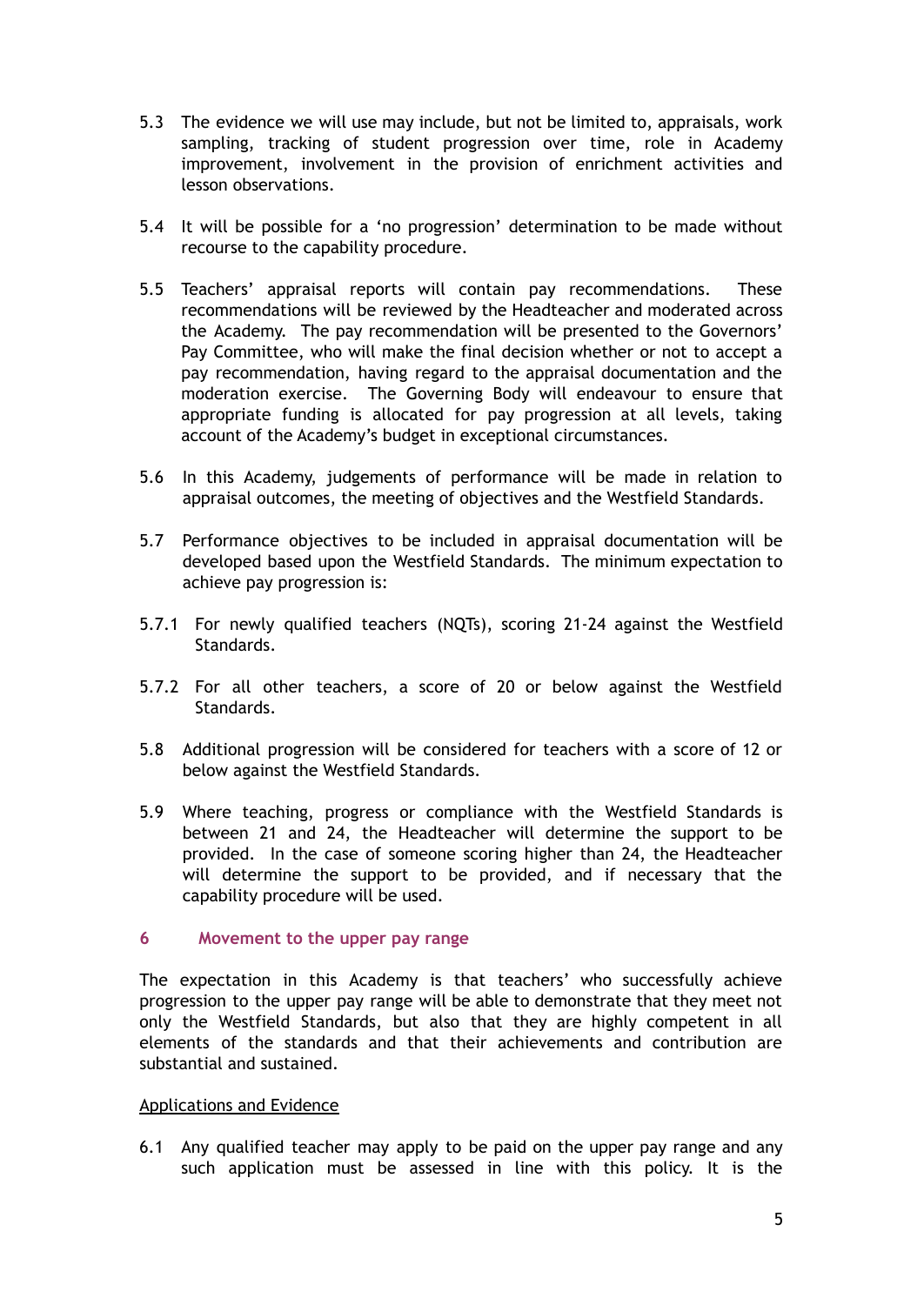responsibility of the teacher to decide whether or not they wish to apply to be paid on the upper pay range.

- 6.2 Applications may be made once a year, to be submitted between  $1<sup>st</sup>$  November & 31<sup>st</sup> December to the Headteacher, on a standard form to be obtained from the Academy.
- 6.3 Applications should contain evidence from the previous two years.

#### The Assessment

- 6.4 An application from a qualified teacher will be successful where the Governing Body is satisfied that the applicant:
	- Has consistently met a score of less than 16 as against the Westfield Standards.
	- Has provided evidence of good student progress over the relevant period.
	- Has provided evidence of coaching and supporting colleagues to achieve improved student outcomes
	- Has provided evidence of instrumental involvement in whole Academy initiatives
	- Has acted as a role model for Teaching & Learning in the Academy
	- Has shown a commitment to personal development, with CPD focussed on improving outcomes for students across the academy
	- Has contributed to the Academy and achievements are substantial and sustained
- 6.5 The application will be assessed by the Headteacher, who will make recommendations to the Governors' Pay Committee who will make the final decision.
- 6.6 The assessment will be made within/by 31 days of the application.
- 6.7 If successful, applicants will move to the upper pay range and the decision will be backdated to 1<sup>st</sup> September of the same academic year.

6.8 The Upper Pay Scale will consist of the following points:

UPS1:£38,690 UPS2:£40,124 UPS3:£41,604

A successful candidate will placed on the bottom of the UPS pay range.

- 6.9 If unsuccessful, feedback will be provided in writing along with confirmation of the process for appeals.
- 6.10 Any appeal against a decision not to move the teacher to the upper pay range will be heard under the Academy's general appeals arrangements.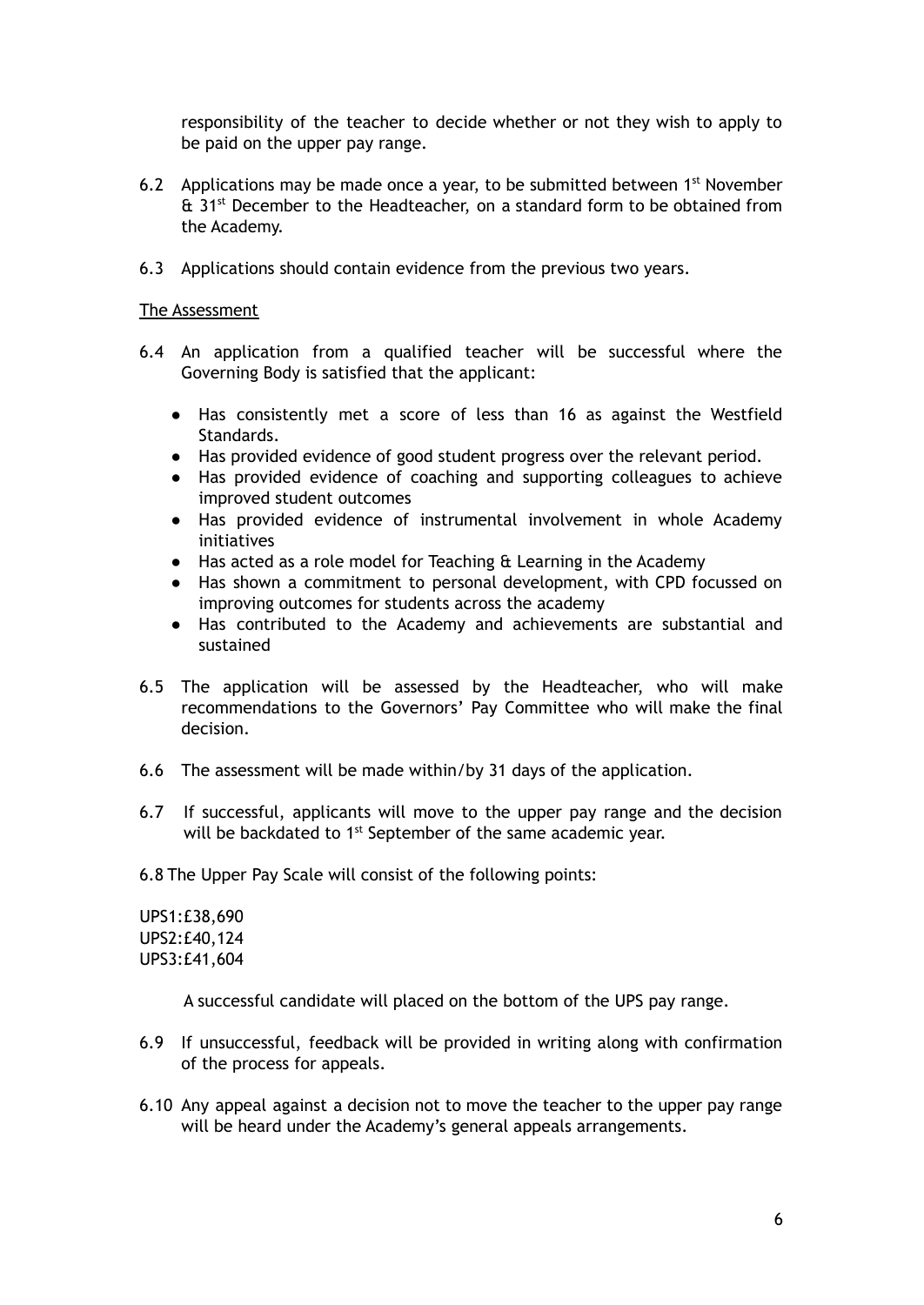6.11 Once a teacher has moved to the upper pay range, further progression within the range will be automatically considered every two years. Teachers will progress one point (until they reach the top of the upper pay range) if they can demonstrate and the governing body is satisfied that there is evidence from the required period of continuing to meet the conditions in 6.4 above.

### **7 Teaching and Learning Responsibility (TLR) payments**

In this Academy we pay TLR1 or TLR2 to a classroom teacher for undertaking a sustained additional responsibility in the context of our staffing structure for the purpose of ensuring the continued delivery of high quality teaching and learning and for which the teacher is made accountable. The award is made whilst the teacher remains in the same post or occupies another post in the absence of a post-holder.

Current values in this Academy are as follows in line with STPCD:

| <b>TLR 2:1</b> | £2,873 |
|----------------|--------|
| <b>TLR 2:2</b> | £4,782 |
| TLR 2:3        | £6,695 |
| <b>TLR 1:1</b> | £8,291 |

In addition the Academy may award a fixed-term TLR3 to a classroom teacher for clearly time-limited clearly defined Academy improvement projects, or one-off externally driven responsibilities. The annual value of a TLR3 will be no less than £555 and no greater than £2,873. All teachers in receipt of a TLR will be expected to meet all relevant standards.

# **8 Newly Qualified Teachers (NQTs)**

In the case of NQTs pay decisions will be made by means of the statutory induction process and against the Westfield Standards (see 5.7.1 above).

# **9 Part-time teachers**

Teachers who work less than a standard working week are deemed to be part time. Their hours and working time obligations will be set out in their contracts of employment and in line with the provisions of STPCD. The pay of part time teachers will be determined in the same way as full time teachers and any increase in pay will be paid pro rata to full time equivalent salary rates.

# **10 Short notice/Supply teachers**

Teachers employed on a day-to-day or other short notice basis will be paid on a daily basis calculated on the assumption that a full working year consists of 195 days; periods of employment for less than a day being calculated pro-rata. They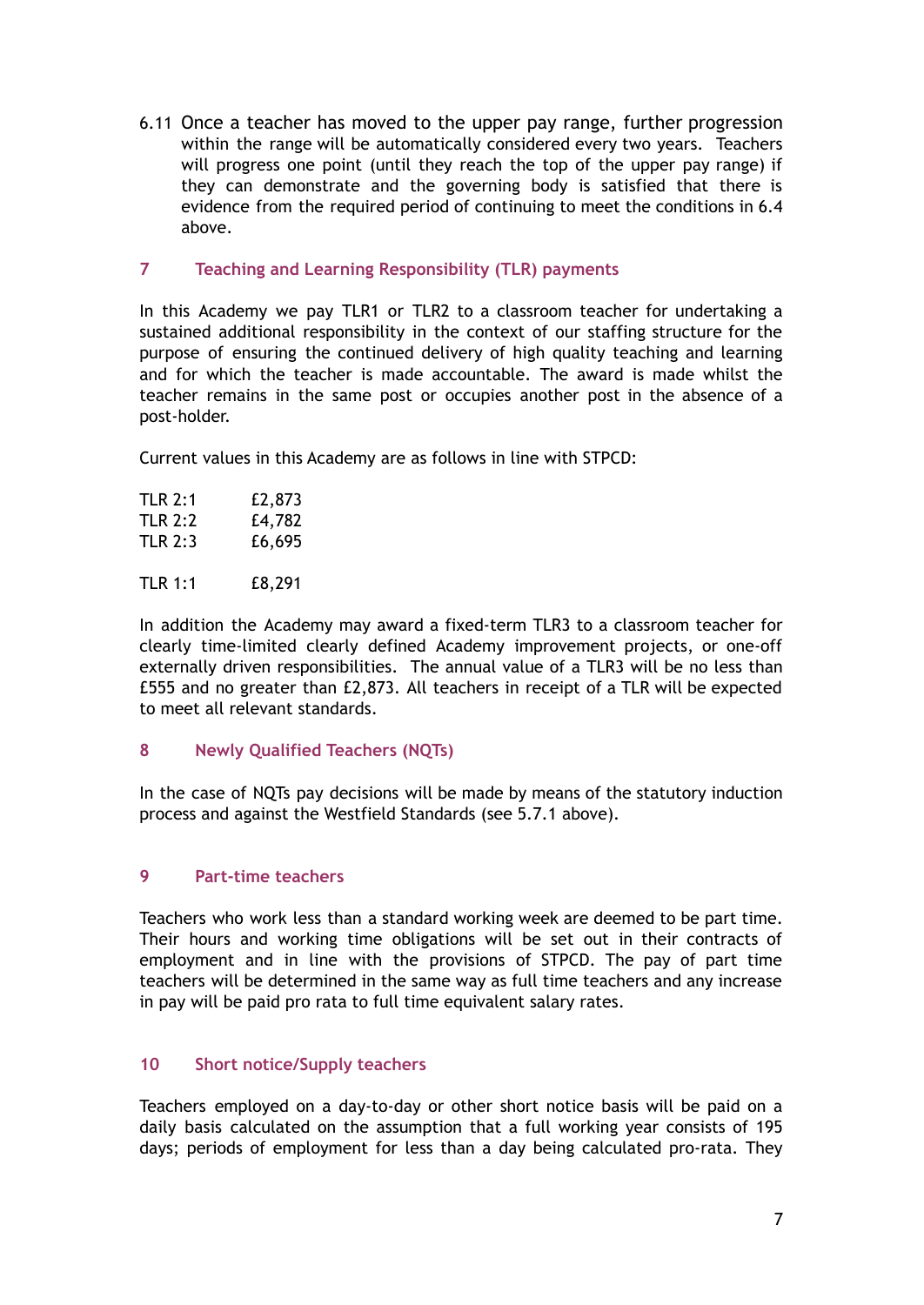will be paid the agreed rate for the job and are not subject to the appraisal process.

## **11 Unqualified Teachers**

The STPCD gives a minimum and maximum value for the unqualified teacher pay range. In line with STPCD, the current values in this Academy for unqualified teachers are as follows:

- UQ1 £18,419
- UQ2 £20,532
- UQ3 £22,644

## **12. Leadership Group**

- 12.1 The governing body will determine the size, remuneration and composition of the leadership group as necessary for the effective running of the Academy.
- 12.2 Pay decisions in relation to leadership posts will be in accordance with the Relevant sections of STPCD and will be based on the criteria set out in the STPCD, the Teachers' Standards and any other relevant professional standards in the Academy. Posts will be advertised and appropriate salary range for the role taking into account
	- Level of responsibility
	- The wider Academy context and strategic priorities
	- Market conditions

12.3 Pay will be reviewed on an annual basis based on achievement against objective, relevant standards and other agreed measures in accordance with annual appraisal targets as agreed with the Headteacher.

#### **13. Support Staff**

- 13.1 All support staff will be employed in line with terms and conditions laid out in the Green Book for local authority staff.
- 13.2 The Academy will honour local and nationally agreed pay scales.
- 13.3 Within their salary grade staff will receive one annual increment in April up to the maximum of their grade.
- 13.4 When recruiting new staff, posts will be advertised at a grade which reflects the level of responsibility, conditions of employment and pay grades of similar posts in other schools.